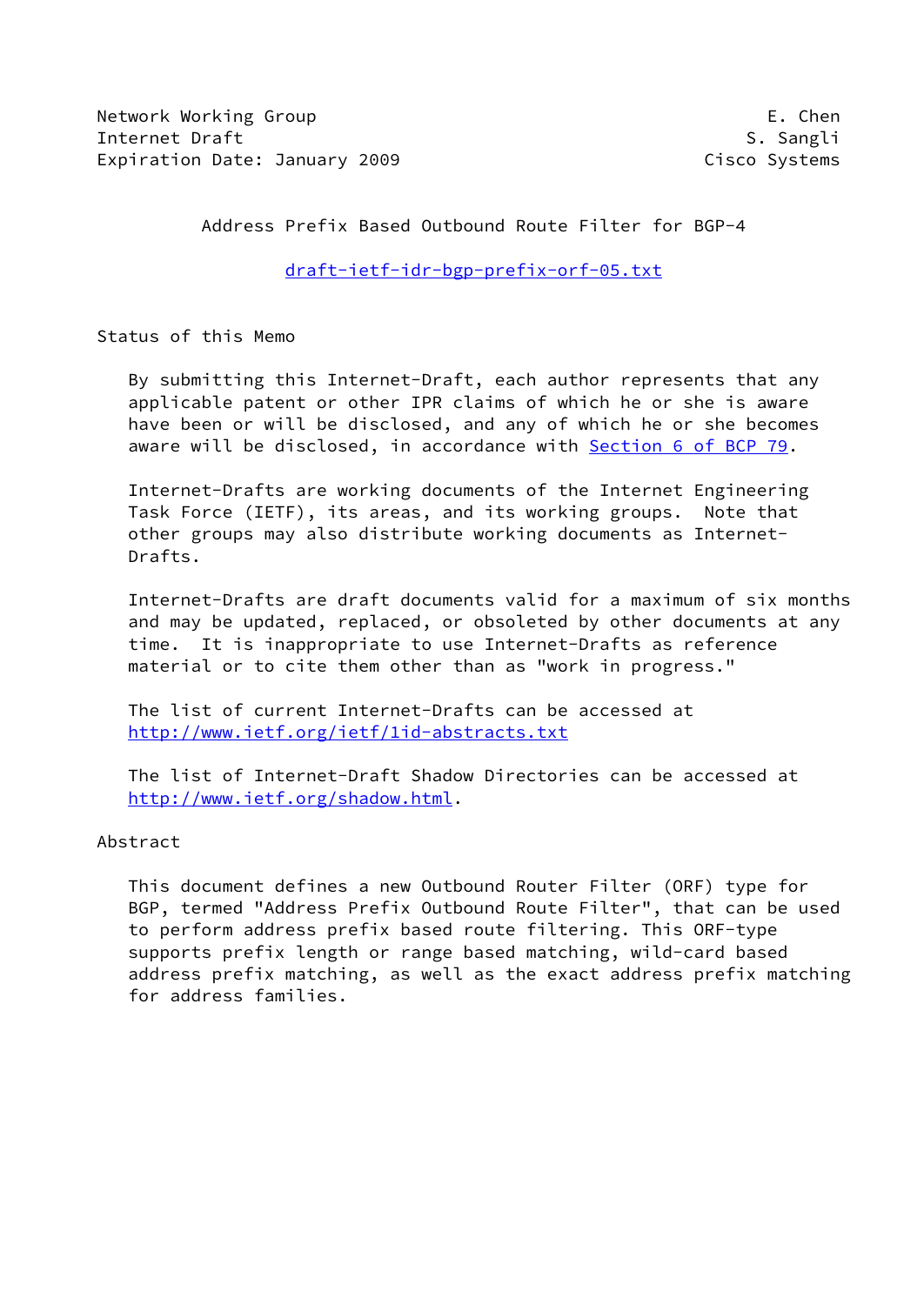## Internet Draft [draft-ietf-idr-bgp-prefix-orf-05.txt](https://datatracker.ietf.org/doc/pdf/draft-ietf-idr-bgp-prefix-orf-05.txt) June 2008

### <span id="page-1-0"></span>[1](#page-1-0). Introduction

 The Outbound Route Filtering Capability defined in [[BGP-ORF\]](#page-4-0) provides a mechanism for a BGP speaker to send to its BGP peer a set of Outbound Route Filters (ORFs) that can be used by its peer to filter its outbound routing updates to the speaker.

 This documents defines a new ORF-type for BGP, termed "Address Prefix Outbound Route Filter (Address Prefix ORF)", that can be used to perform address prefix based route filtering. The Address Prefix ORF supports prefix length or range based matching, wild-card based address prefix matching, as well as the exact address prefix matching for address families [\[BGP-MP](#page-4-1)].

<span id="page-1-1"></span>[2](#page-1-1). Address Prefix ORF-Type

 The Address Prefix ORF-Type allows one to express ORFs in terms of address prefixes. That is, it provides address prefix based route filtering, including prefix length or range based matching, as well as wild-card address prefix matching.

 Conceptually an Address Prefix ORF entry consists of the fields <Sequence, Match, Length, Prefix, Minlen, Maxlen>.

 The "Sequence" field specifies the relative ordering of the entry among all the Address Prefix ORF entries.

 The "Match" field specifies whether this entry is "PERMIT" (value 0), or "DENY" (value 1).

 The "Length" field indicates the length in bits of the address prefix. A length of zero indicates a prefix that matches all (as specified by the address family) addresses (with prefix itself of zero octets).

The "Prefix" field contains an address prefix of an address family.

 The "Minlen" field indicates the minimum prefix length in bits that is required for "matching". The field is considered as un-specified with value 0.

The "Maxlen" field indicates the maximum prefix length in bits that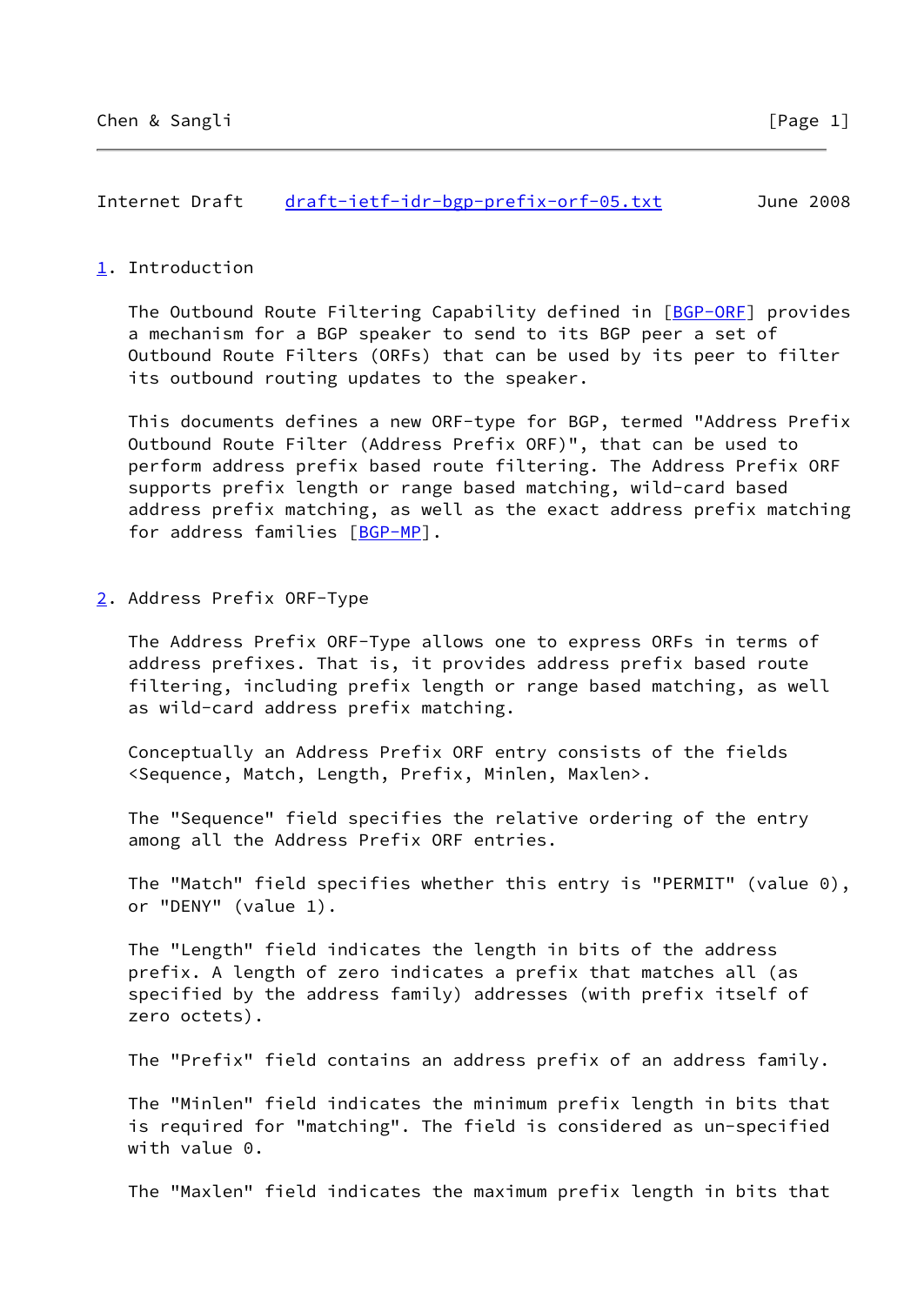is required for "matching". The field is considered as un-specified with value 0.

 The fields "Sequence", "Length", "Minlen", and "Maxlen" are all unsigned integers.

Chen & Sangli **Chen & Sangli** [Page 2]

Internet Draft [draft-ietf-idr-bgp-prefix-orf-05.txt](https://datatracker.ietf.org/doc/pdf/draft-ietf-idr-bgp-prefix-orf-05.txt) June 2008

 This document imposes the following requirement on the values of these fields:

0 <= Length < Minlen <= Maxlen

 However, tests related to the "Minlen" or "Maxlen" value should be omitted when the "Minlen" or "Maxlen" field (respectively) is unspecified.

 In addition, the "Maxlen" value must be no more than the maximum length (in bits) of a host address for a given address family [BGP- MP].

<span id="page-2-0"></span>[3](#page-2-0). Address Prefix ORF Encoding

The value of the ORF-Type for the Address Prefix ORF-Type is 64.

 An Address Prefix ORF entry is encoded as follows. The "Match" field of the entry is encoded in the "Match" field of the common part [BGP-ORE], and the remaining fields of the entry is encoded in the "Type specific part" as shown in Figure 1.

|  | Sequence (4 octets)                       |
|--|-------------------------------------------|
|  | Minlen (1 octet)                          |
|  | Maxlen (1 octet)<br>_____________________ |
|  | Length (1 octet)<br>-------------         |
|  | Prefix (variable length)                  |
|  |                                           |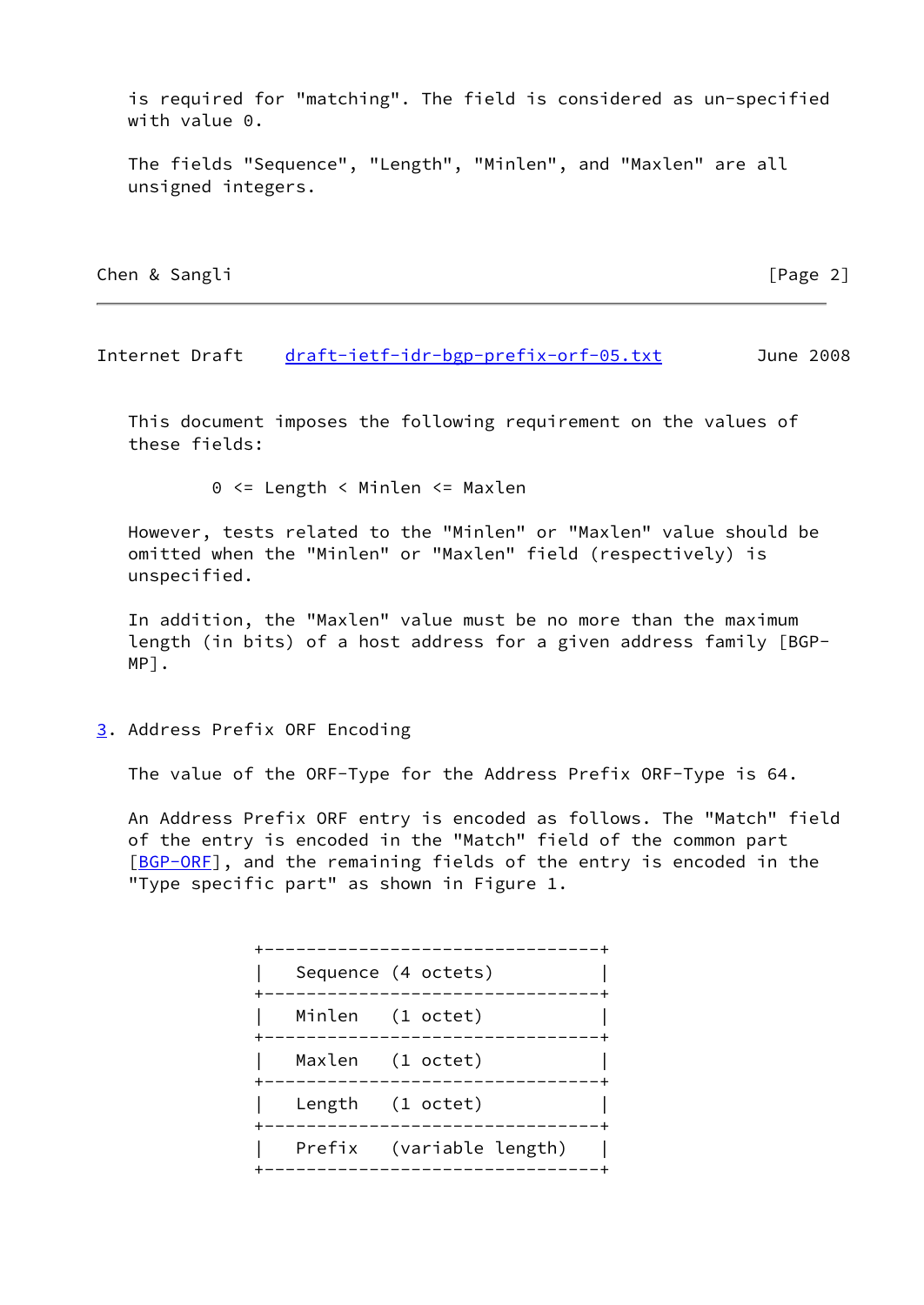Note that the Prefix field contains the address prefix followed by enough trailing bits to make the end of the field fall on an octet boundary. The value of the trailing bits is irrelevant.

Chen & Sangli **Chen & Sangli** [Page 3]

Internet Draft [draft-ietf-idr-bgp-prefix-orf-05.txt](https://datatracker.ietf.org/doc/pdf/draft-ietf-idr-bgp-prefix-orf-05.txt) June 2008

<span id="page-3-0"></span>[4](#page-3-0). Address Prefix ORF Matching

In addition to the general matching rules defined in [\[BGP-ORF](#page-4-0)], several Address Prefix ORF specific matching rules are defined as follows.

 Consider an Address Prefix ORF entry, and a route maintained by a BGP speaker with NLRI in the form of <Prefix, Length>.

 The route is considered as "no match" to the ORF entry if the NLRI is neither more specific than, nor equal to, the <Prefix, Length> fields of the ORF entry.

When the NLRI is either more specific than, or equal to, the <Prefix, Length> fields of the ORF entry, the route is considered as a match to the ORF entry only if the NLRI match condition as listed in Table 1 is satisfied.

| ORF Entry           |           | NLRI                          |
|---------------------|-----------|-------------------------------|
| Minlen              | Maxlen    | Match Condition               |
| un-spec. un-spec.   |           | $NLRI.length == ORF.length$   |
| specified un-spec.  |           | $NLRI.length \geq ORF.Minlen$ |
| un-spec.            | specified | $NLRI.length \leq ORF.Maxlen$ |
| specified specified |           | $NLRI.length \geq ORF.Minlen$ |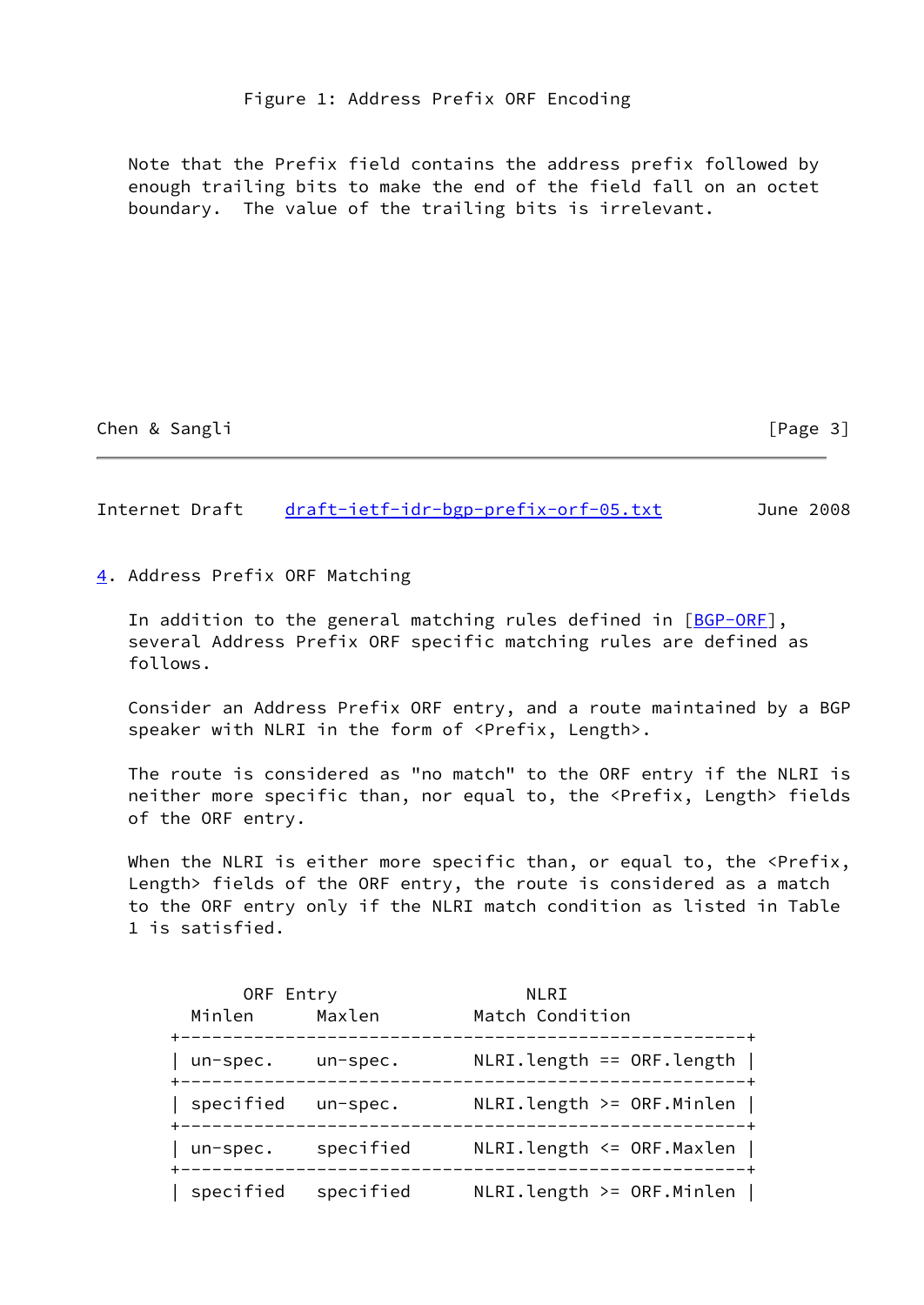|  | AND NLRI.length <= ORF.Maxlen |  |
|--|-------------------------------|--|
|  |                               |  |

#### Table 1: Address Prefix ORF Matching

 When more than one Address Prefix ORF entry match the NLRI of the route, the "first-match" rule applies. That is, the ORF entry with the smallest sequence number (among all the matching ORF entries) is considered as the sole match, and it would determine whether the route should be advertised.

 The assignment of the sequence numbers is a local matter for the BGP speaker that sends the Address Prefix ORF entries.

Chen & Sangli [Page 4]

Internet Draft [draft-ietf-idr-bgp-prefix-orf-05.txt](https://datatracker.ietf.org/doc/pdf/draft-ietf-idr-bgp-prefix-orf-05.txt) June 2008

<span id="page-4-2"></span>[5](#page-4-2). IANA Considerations

 This document specifies a new Outbound Route Filtering (ORF) type, Address Prefix ORF. The value of the ORF-type is 64.

<span id="page-4-3"></span>[6](#page-4-3). Security Considerations

 This extension to BGP does not change the underlying security issues  $[BGP-4]$  $[BGP-4]$ .

<span id="page-4-5"></span>[7](#page-4-5). Normative References

<span id="page-4-4"></span> [BGP-4] Rekhter, Y., Li, T., and S. Hares, "A Border Gateway Protocol 4 (BGP-4)", [RFC 4271,](https://datatracker.ietf.org/doc/pdf/rfc4271) January 2006.

<span id="page-4-1"></span> [BGP-MP] Bates, T., Chandra, R., Rekhter, Y., and D. Katz, "Multiprotocol Extensions for BGP-4", [RFC 4760](https://datatracker.ietf.org/doc/pdf/rfc4760), January 2007.

<span id="page-4-0"></span> [BGP-ORF] Chen, E., and Rekhter, Y., "Outbound Route Filtering Capability for BGP-4", [draft-ietf-idr-route-filter-17.txt,](https://datatracker.ietf.org/doc/pdf/draft-ietf-idr-route-filter-17.txt) June 2008.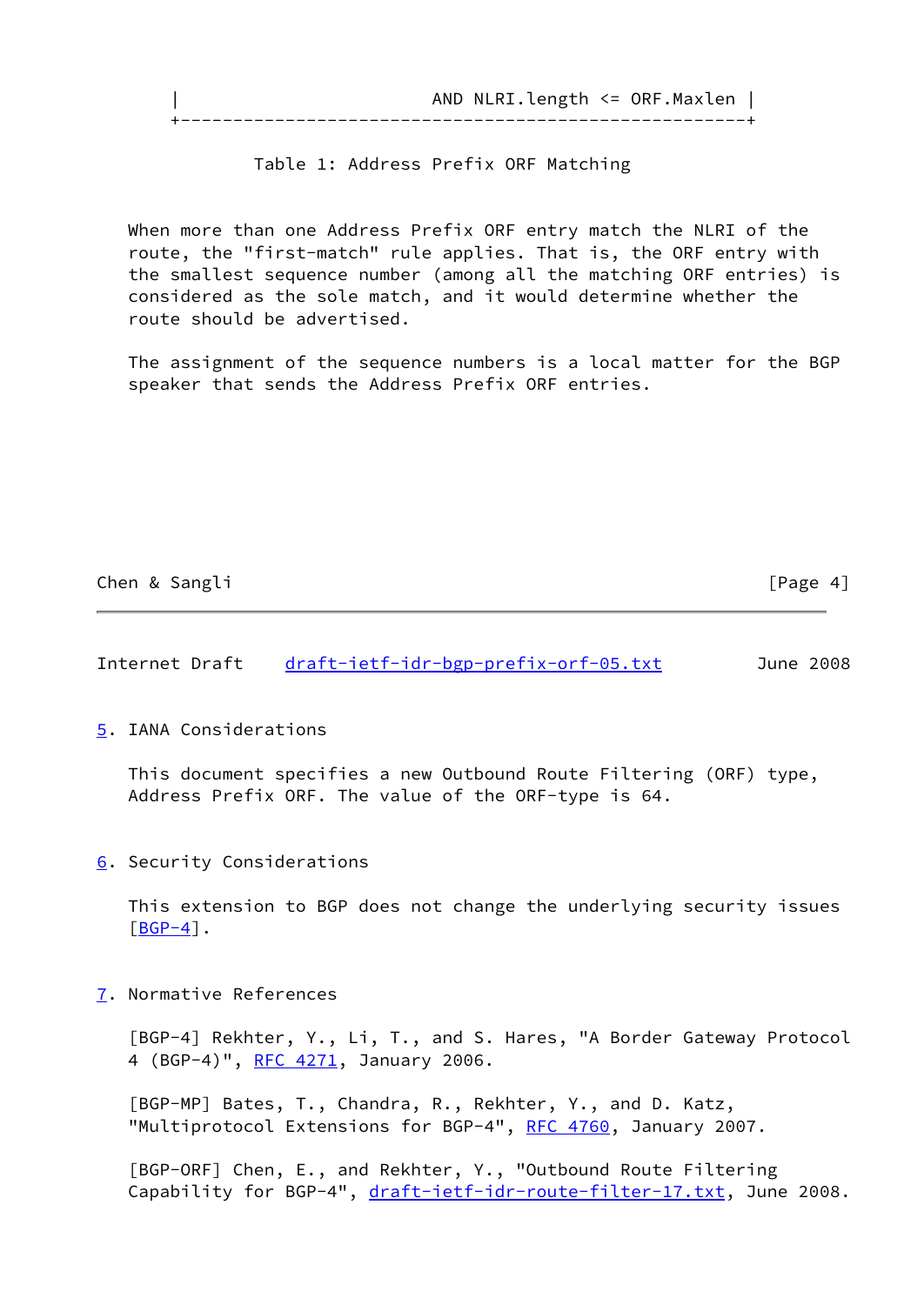<span id="page-5-0"></span>[8](#page-5-0). Author Information Enke Chen Cisco Systems, Inc. 170 W. Tasman Dr. San Jose, CA 95134 EMail: enkechen@cisco.com Srihari R. Sangli Cisco Systems, Inc. 170 W. Tasman Dr. San Jose, CA 95134 EMail: rsrihari@cisco.com

Chen & Sangli **channel** [Page 5]

Internet Draft [draft-ietf-idr-bgp-prefix-orf-05.txt](https://datatracker.ietf.org/doc/pdf/draft-ietf-idr-bgp-prefix-orf-05.txt) June 2008

### <span id="page-5-1"></span>[9](#page-5-1). Intellectual Property Considerations

 The IETF takes no position regarding the validity or scope of any Intellectual Property Rights or other rights that might be claimed to pertain to the implementation or use of the technology described in this document or the extent to which any license under such rights might or might not be available; nor does it represent that it has made any independent effort to identify any such rights. Information on the procedures with respect to rights in RFC documents can be found in [BCP 78](https://datatracker.ietf.org/doc/pdf/bcp78) and [BCP 79](https://datatracker.ietf.org/doc/pdf/bcp79).

 Copies of IPR disclosures made to the IETF Secretariat and any assurances of licenses to be made available, or the result of an attempt made to obtain a general license or permission for the use of such proprietary rights by implementers or users of this